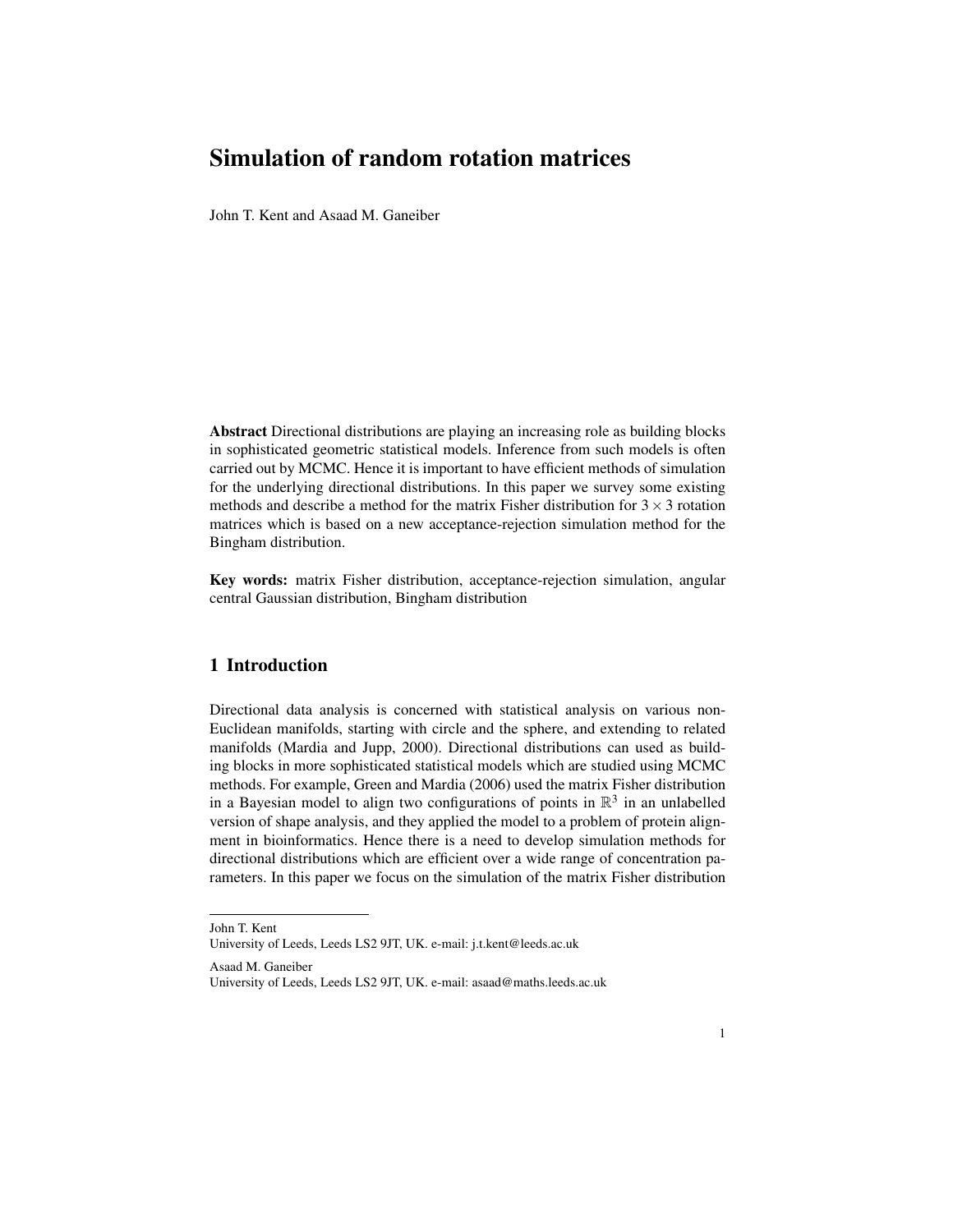Table 1 Some common distributions on directional spaces

| Space                            |                 | Notation Distributions                               |
|----------------------------------|-----------------|------------------------------------------------------|
| circle                           | $S_1$           | von Mises, wrapped Cauchy                            |
| sphere                           | $S_p$           | Fisher ( $p = 2$ ) and von-Mises-Fisher ( $p > 1$ ), |
|                                  |                 | Fisher-Bingham                                       |
| real projective space            | $\mathbb{R}P_n$ | Bingham, angular central Gaussian                    |
| special orthogonal group $SO(q)$ |                 | matrix Fisher                                        |

on the space of  $3 \times 3$  rotations using a new acceptance-rejection method to simulate the Bingham distribution.

#### 2 Directional distributions

Table 1 gives some of the common spaces associated with directional data analysis, together with the main distributions.

The sphere  $S_p = \{x \in \mathbb{R}^{p+1} : x^T x = 1\}$  represents the space of "directions" in  $\mathbb{R}^{p+1}$ . Real projective space consists of the "axes" or "unsigned directions"  $\pm x$ . In some sense this space is half of a sphere; it can also be represented as the space of rank 1 projection matrices,

$$
\mathbb{R}P_p = \{ P \in \mathbb{R}^{(p+1)\times(p+1)} : P = P^T, P^2 = P, \text{tr}(P) = 1 \}.
$$
 (1)

A rank one projection matrix can be written as  $P = xx^T$  where *x* is a unit vector. The special orthogonal group of  $q \times q$  rotation matrices is defined by

$$
SO(q) = \left\{ R \in \mathbb{R}^{q \times q} : \det R = 1, R^T R = I_q \right\},\
$$

On each of these spaces there is a unique uniform distribution which is invariant under rotations. Further each of these spaces is naturally embedded in a Euclidean space. A natural "linear-exponential" family of distributions can be generated by letting the density (with respect to the uniform measure) be proportional to the exponential of a linear function of the Euclidean variables. This construction generates the first named distribution in each of the four rows of the table above. It should be noted that the Bingham distribution, whose log density is linear in  $P = xx^T$  in (1), can also be viewed as a distribution on the sphere whose log density is quadratic in *x*.

#### 3 The matrix Fisher distribution

The linear-exponential family on  $SO(p)$  is known as the matrix Fisher distribution, with density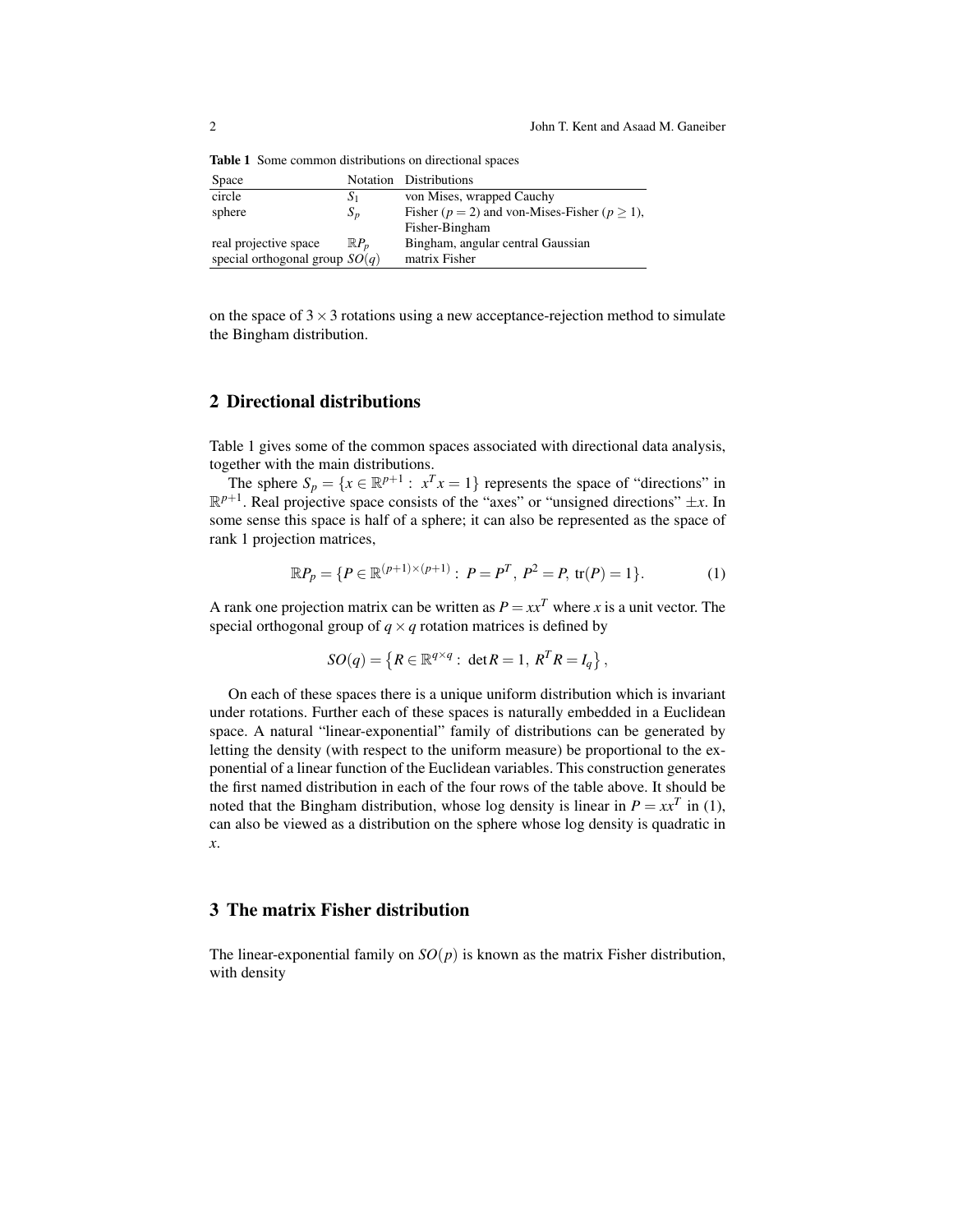Simulation of random rotation matrices 3

$$
f(X) = c_F \exp\left\{ \text{tr}\left(F^T X\right) \right\}, \quad X \in SO(p),
$$

with respect to the underlying invariant Haar measure. This density was introduced by Khatri and Mardia (1977); it is unimodal about a fixed rotation matrix determined by the  $p \times p$  parameter matrix *F*.

Now specialize to the case  $q = 3$ . A matrix in  $X \in SO(3)$  can be written in the form  $X = H_{23}(\phi)H_{13}(\theta)H_{12}(\psi)$ , where for  $1 \leq i < j \leq 3$ ,  $H_{ij}(\theta)$  denotes a 3 × 3 matrix which looks like an identity matrix except for values  $\cos\theta$  in locations  $(i,i)$  and  $(j,j)$ , and values sin $\theta$  and  $-\sin\theta$  in locations  $(i,j)$  and  $(j,i)$ . Thus *X* is constructed as a product of three two-dimensional rotations about each of the coordinate axes in turn. The angles  $\phi$ ,  $\theta$ ,  $\psi$  are known as Euler angles. They lie in ranges,  $0 \le \phi$ ,  $\psi < 2\pi$  and  $-\pi/2 \le \theta \le \pi/2$ . In these coordinates the underlying Haar measure can be represented as

$$
[dX] = \cos\theta d\theta d\phi d\psi.
$$

Note the presence of the cos  $\theta$  factor, which arises because small circles of constant latitude have a smaller circumference near the poles than near the equator.

The matrix Fisher distribution reduces to the uniform distribution if  $F = 0$  and becomes more concentrated about its modal value as the overall concentration  $||F|| = {tr(F^{T}F)}^{1/2}$  increases. For theoretical purposes it suffices to limit attention to the diagonal case  $F = \Delta = \text{diag}(\delta_j)$ , where  $\delta_1 \geq \delta_2 \geq |\delta_3|$ . As the concentration increases, the distribution becomes concentrated near  $\theta = \phi = \psi = 0$ , and asymptotically,  $f(X)$  becomes a trivariate normal distribution,

$$
f(X) \propto \exp \left\{-\frac{1}{2} \left[ \left(\delta_1 + \delta_3\right) \theta^2 + \left(\delta_1 + \delta_2\right) \phi^2 + \left(\delta_2 + \delta_3\right) \psi^2 \right] \right\},\
$$

with respect to Lebesgue measure  $d\theta d\phi d\psi$ .

#### 4 Simulation

When developing acceptance-rejection simulation methods for directional distributions, there are several issues to consider:

- the need for good efficiency for a wide range of concentration parameters, from uniform to highly concentrated. In similar problems on  $\mathbb{R}^p$ , the task is simpler when distributions are closed under affine transformations; in such cases it is often sufficient to consider just a single standardized form of the distribution.
- the need for a tractable envelope distribution.
- the presence of trigonometric factors in the base measure.

Efficient acceptance-rejection methods are available for the simpler directional distributions, most notably the Best-Fisher method (Best and Fisher, 1979) for the von Mises distribution. For the more complicated distributions, several MCMC algorithms have recently been proposed, e.g. Green and Mardia (2006); Kume and